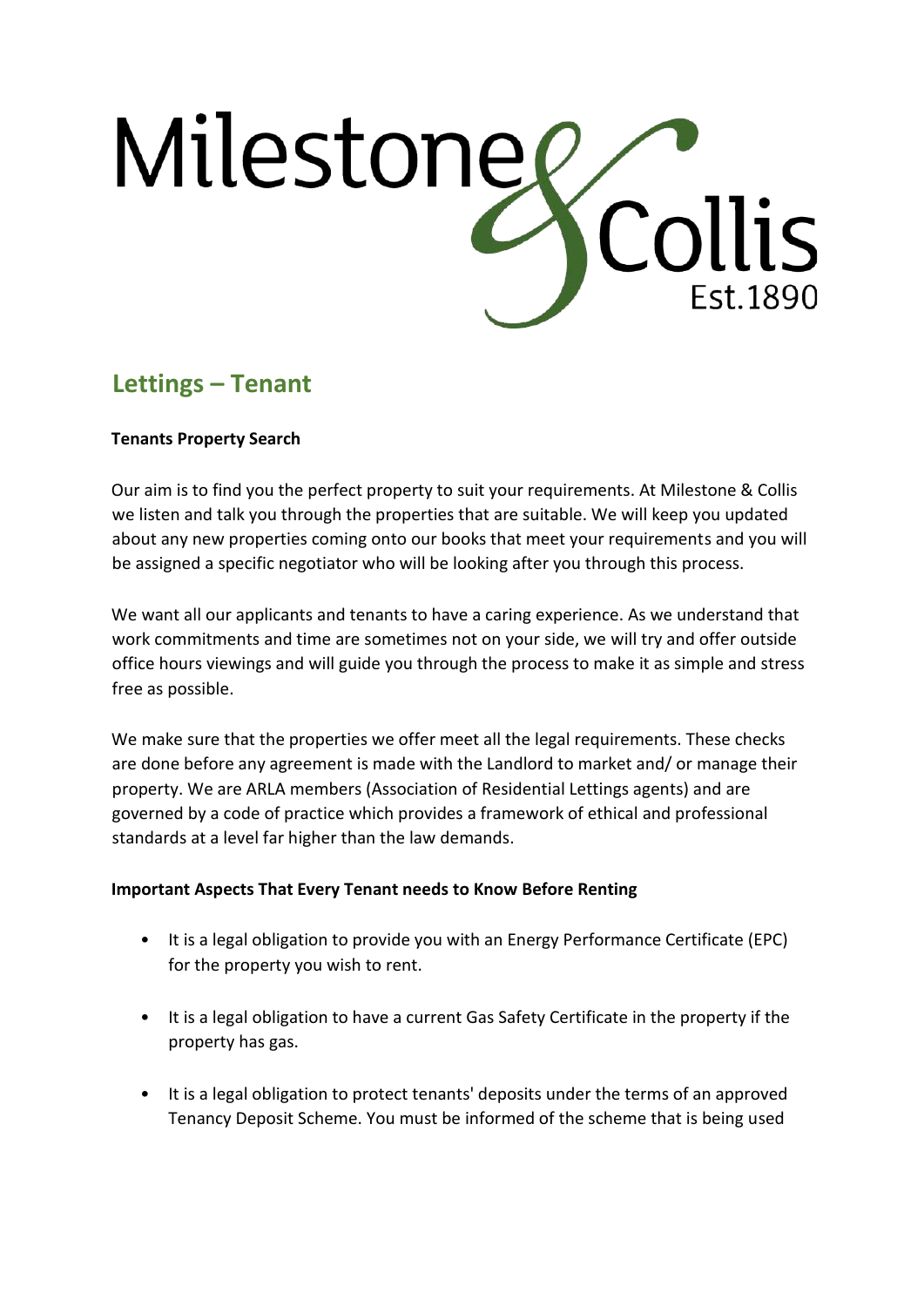within 14 days of the agent or landlord accepting a deposit, or they face a fine. Milestone & Collis are members of the "Tenancy Deposit Scheme".

- You will be in a much stronger position to argue against claims on your deposit if there is an inventory in place. Milestone & Collis will always arrange for an independent photographic inventory company to be present at your check in and check out.
- The reference process will check your affordability and investigate your credit history. What you think you can afford and what you can actually afford are two different things when using a reference company. Milestone & Collis will advise you of this process at the offer stage in case guarantors are required.
- Most Tenancy Agreements run for 12 months. Milestone & Collis will talk you though all the options that will best suit your needs and lifestyle.
- All our rents are subject to agency fees. Milestone & Collis will explain the fees and payment process and can assure you that we have no hidden fees or costs.
- Management of the property will be either through the Landlord direct or the managing agent but always make sure that you can contact them 24/7.
- Utility Bills are the tenant's responsibility during the tenancy term. Some rents do include some bills but should be clearly stated when you first do a viewing.

#### **Guidance Notes for Prospective Tenants**

Once your offer has been accepted by the Landlord it is subject to contract and satisfactory references.

#### **Tenant References & Checks:**

Tenants should be advised that Milestone & Collis require all persons above 18 years old to undertake reference checks via our referencing partners Goodlord ltd. or VAN MILDERT. These will include employment, previous landlords and/or letting agent reference, credit check, bank verification and proof of identity and residency. Please contact a member of the Lettings Team should you have any queries regarding your references or how to complete the Tenancy Application. All reference applications will be forwarded to you by email for you to complete electronically.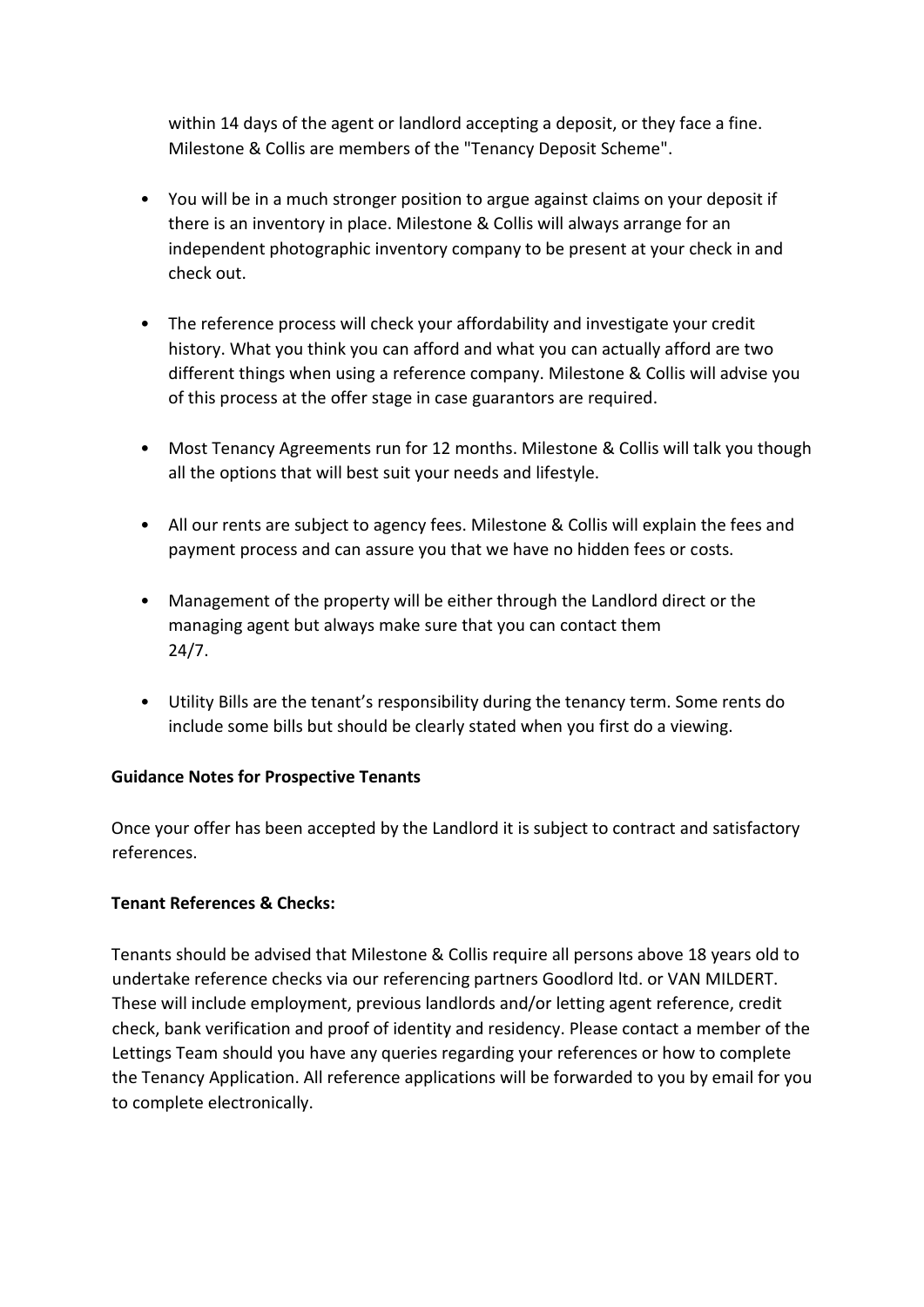#### **Holding Deposits & References**

Milestone & Collis will require a holding deposit once a deal with a landlord has been agreed subject to contract and satisfactory references. This Holding Deposit is NON-REFUNDABLE. Should you decide to withdraw your application or fail any of your references, no refund will be made.

In the unlikely event of the landlord withdrawing from the application, a full refund will be made to you by cheque within 5 working days.

## **Charges**

Tenants are liable for certain costs when renting a property. All of which are detailed below:

#### **Holding Deposit: One weeks rent, secures the property during the reference period**

#### **Security Deposit: Five weeks rent**

#### **Other Fees**

Late payment Charge of Rent £30.00

Returned / Declined Payment £30.00

NB: Fees are subject to change during a tenancy.

#### **Completion Funds**

When you place a holding deposit on a property, we will provide you with a statement detailing all the initial rent charges, security deposit amount as well as any fees or other applicable charges in order to commence your tenancy.

IMPORTANT NOTE - We MUST have cleared funds in full 48 hours before the commencement of your tenancy at the very latest. We recommend a bank transfer via either BACS, CHAPS or by making an online transfer. Please bear in mind these can take up to 5 working days to clear. We advise you always check with your own bank for advice on the best route. Our client accounts are held with NatWest Bank Plc. Alternatively you can provide us with a banker's draft made payable to Milestone & Collis. Please note cash and personal cheques are NOT ACCEPTED. It is important to put a reference on any transfer into our account so that our accounts team are able to allocate the credit to your property account. The reference should include your surname and the first line of the property address you are applying to rent.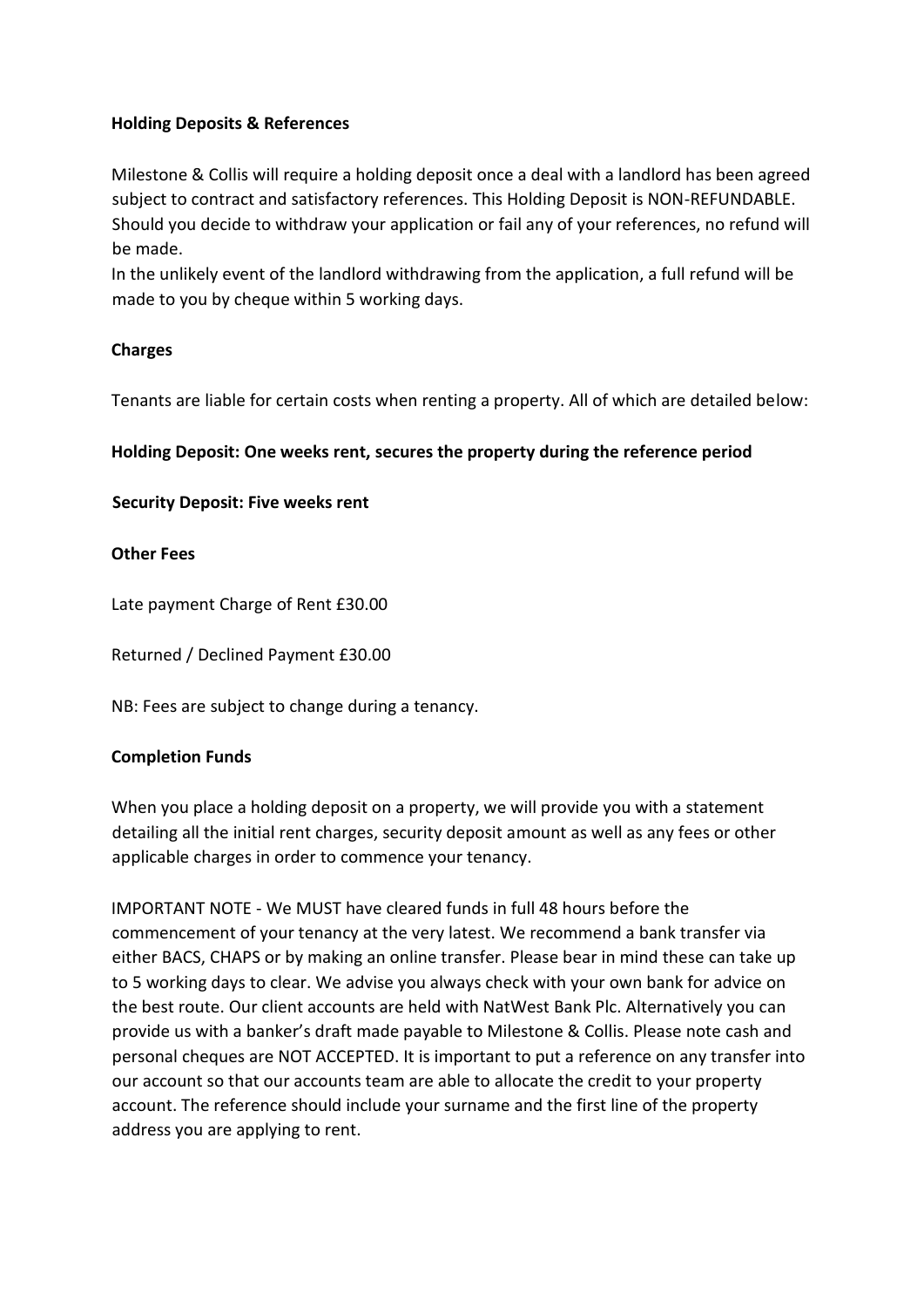At the end of your tenancy should you decide to renew your agreement for a further period of occupation there will be an administration charge of £120 inc VAT to draw up the new agreement.

#### **Identification**

• Milestone & Collis is legally obliged to confirm tenants' identification and normal residential address and accordingly will need to see and take copies of your passport or National identity card or some other photographic proof of identity plus a recent utility bill (not mobile phone), council tax bill or driving licence as proof of current address.

## **Council Tax**

• The Council Tax is the responsibility of the Tenant. The amount payable will depend upon the area, the size of the property and the number of occupants. It is your responsibility to enquire as to the amount per annum you will be liable, this information will be given to you by Milestone & Collis if asked.

#### **Telephone**

• We are not permitted to arrange the telephone service on your behalf, so you will need to make the necessary arrangements in advance. If the telephone supplier is British Telecom, then you can dial '150'. If it is an alternative supplier, we will endeavour to advise you. Please be aware that we accept no liability for the disconnection or connection of any service.

#### **T.V License**

• Tenants must obtain a T.V Licence if they have a television. Forms may be obtained from the Post Office.

#### **Cable/Satellite T.V**

• No cable, aerial or satellite receiver may be affixed to the property without the Landlord's prior consent. Milestone & Collis will assist you in obtaining the Landlords permission prior to your move in.